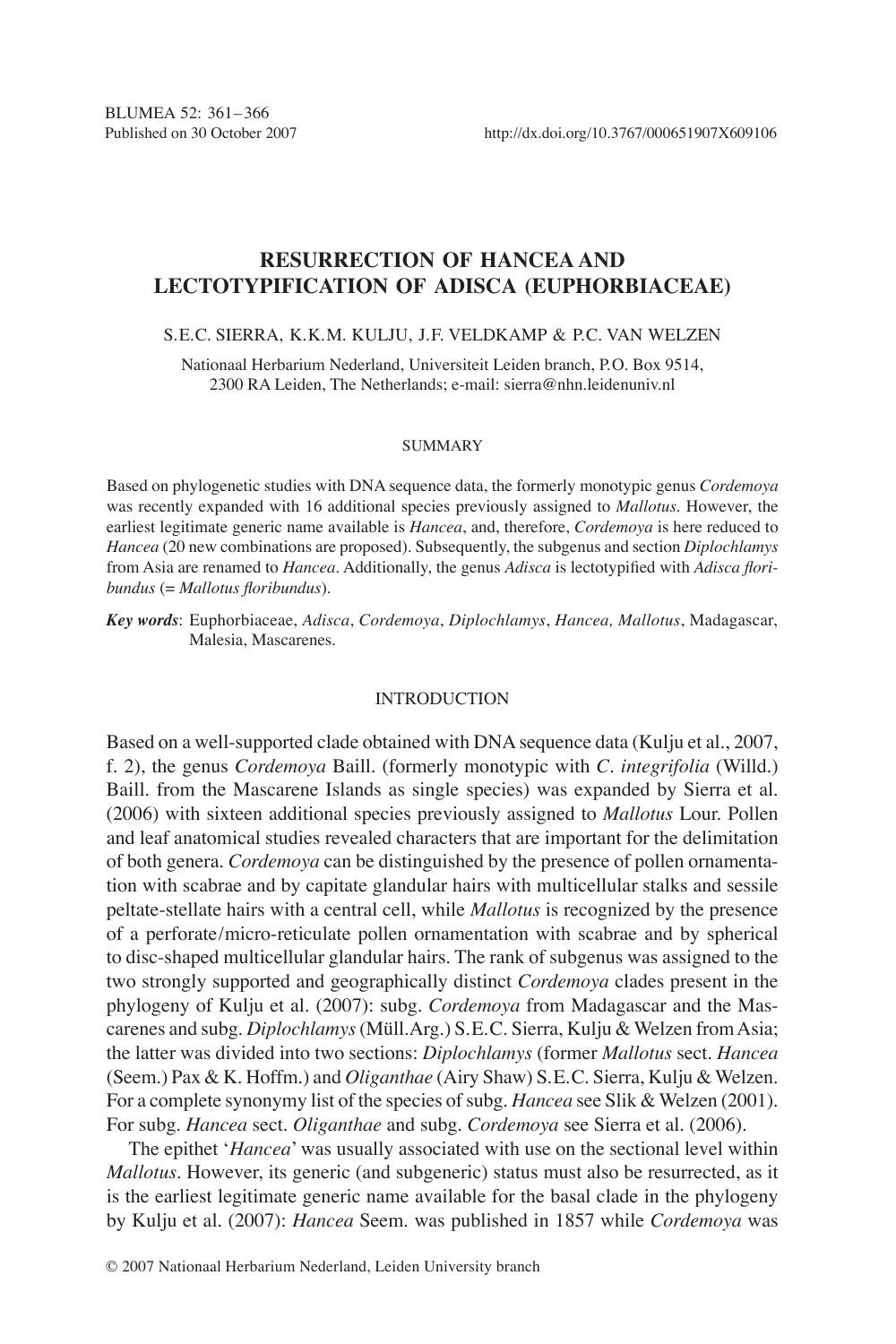published in 1861. There is even an older name, the first generic name is *Boutonia* Bojer (1837), however it was invalidly described and its later validation by Bojer in 1846 created a later homonym.

Furthermore, among the species recognized in the circumscription of *Cordemoya* by Sierra et al. (2006), *Cordemoya subpeltata* (Blume) M. Aparicio has as synonym *Adisca subpeltata* Blume. Until now the genus *Adisca* Blume was not yet lectotypified; one could decide to select *C. subpeltata* as the type of *Adisca*, and it would become the oldest available generic name for *Cordemoya*. However, we opt to appoint *Adisca floribunda* Blume as the lectotype of *Adisca*, as was implicitly done by Slik & Welzen (2001), who included *Adisca* in the synonymy of *Mallotus* sect. *Stylanthus* (Rchb.f. & Zoll.) Pax & K. Hoffm. (from the species included in *Adisca* by Blume, Airy Shaw (1968: 388) selected *A. floribunda* as the type of *Mallotus* sect. *Stylanthus*). From 1 January 2001, the International Code of Botanical Nomenclature (McNeill et al., 2006) states that one should mention "here designated or an equivalent" (Art. 7.11) and this information is lacking in the publication of Slik et al. (2001).

# NEW COMBINATIONS IN HANCEA

### **HANCEA**

- *Hancea* Seem. (1857) 409. *Mallotus* Lour. sect. *Hancea* (Seem.) Pax & K. Hoffm. (1914) 199. — Type: *Hancea hookeriana* Seem.
- *Cordemoya* Baill. (1861) 255. *Boutonia* Bojer (1837) 282, nom. nud.; (1846) 151, non DC. (1838). — *Mallotus* Lour. sect. *Cordemoya* (Baill.) Müll.Arg. (1865) 186. — *Echinus* Lour. sect. *Cordemoya* (Baill.) Baill. (1891) 977. — *Cordemoya* Baill. subg. *Cordemoya*: S.E.C. Sierra, Kulju & Welzen in Sierra et al. (2006) 526. — Type: *Boutonia mascareinensis* Bojer [= *Hancea integrifolia* (Willd.) S.E.C. Sierra, Kulju & Welzen].
- *Diplochlamys* Müll.Arg. (1864) 539; (1866) 1023. *Mallotus* Lour. sect. *Diplochlamys* (Müll.Arg.) Baill. ex T. Durand (1888) 370; Müll.Arg. ex Pax (1890) 55, isonym. — *Cordemoya* Baill. subg. *Diplochlamys* (Müll.Arg.) S.E.C. Sierra, Kulju & Welzen in Sierra et al. (2006) 532. — *Cordemoya* Baill. sect. *Diplochlamys* (Müll.Arg.) S.E.C. Sierra, Kulju & Welzen in Sierra et al. (2006) 533. — Type: *Diplochlamys griffithianus* Müll.Arg. [= *Hancea griffithiana* (Müll.Arg.) S.E.C. Sierra, Kulju & Welzen].
- *Deuteromallotus* Pax & K. Hoffm. (1914) 212. Type: *Deuteromallotus acuminatus* (Baill.) Pax & K. Hoffm. [= *Hancea acuminata* (Baill.) S.E.C. Sierra, Kulju & Welzen].
- *Mallotus* Lour. sect. *Oliganthae* Airy Shaw (1968) 389. *Cordemoya* Baill. sect. *Oliganthae* S.E.C. Sierra, Kulju & Welzen in Sierra et al. (2006) 535. — Type: *Mallotus subpeltatus* Blume [= *Hancea subpeltata* (Blume) S.E.C. Sierra, Kulju & Welzen].

### **Subgenus Cordemoya** (Baill.) S.E.C. Sierra, Kulju & Welzen, *comb. nov.*

- *Cordemoya* Baill. (1861) 255. *Boutonia* Bojer (1837) 282, nom. nud.; (1846) 151, non DC. (1838). — *Mallotus* Lour. sect. *Cordemoya* (Baill.) Müll.Arg. (1865) 186. — *Echinus* Lour. sect. *Cordemoya* (Baill.) Baill. (1891) 977. — *Cordemoya* Baill. subg. *Cordemoya*: S.E.C. Sierra, Kulju & Welzen in Sierra et al. (2006) 526. — Type: *Boutonia mascareinensis* Bojer [= *Hancea integrifolia* (Willd.) S.E.C. Sierra, Kulju & Welzen].
- *Deuteromallotus* Pax & K. Hoffm. (1914) 212. Type: *Deuteromallotus acuminatus* (Baill.) Pax & K. Hoffm. [= *Hancea acuminata* (Baill.) S.E.C. Sierra, Kulju & Welzen].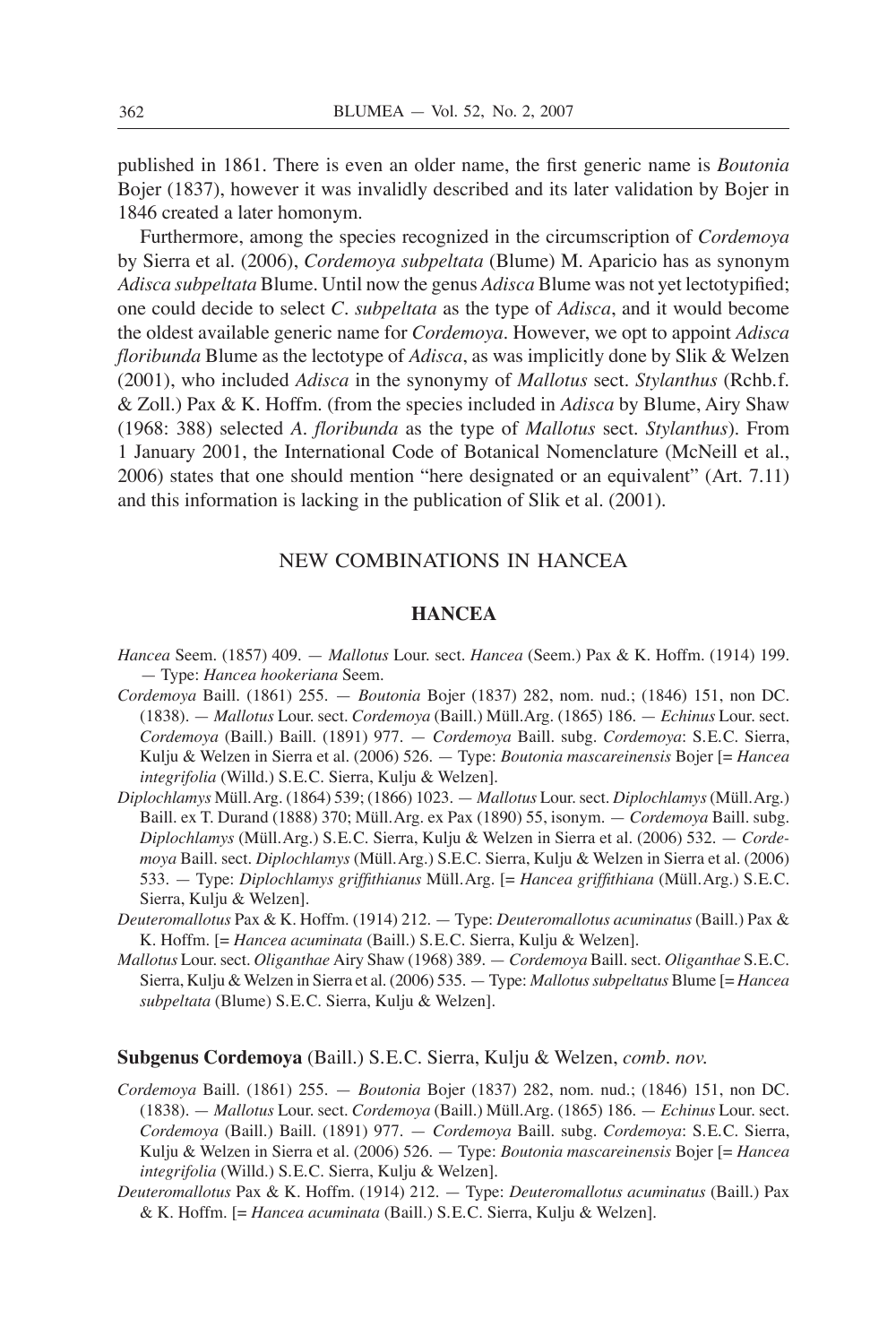### **1. Hancea acuminata** (Baill.) S.E.C. Sierra, Kulju & Welzen, *comb. nov.*

*Boutonia acuminata* Baill. (1858) 401. — Lectotype (McPherson, 1995): *Chapelier s.n*. (P), Madagascar.

# **2. Hancea capuronii** (Léandri) S.E.C. Sierra, Kulju & Welzen, *comb. nov.*

*Deuteromallotus capuronii* Léandri (1957, '1956') 605. — Type: *SF* (*MAD*) [Capuron] *8713* (holo P; iso MO), Madagascar, Minombo, Amboditavolo.

# **3. Hancea integrifolia** (Willd.) S.E.C. Sierra, Kulju & Welzen, *comb. nov.*

*Ricinus integrifolius* Willd. (1805) 567. — Lectotype (Coode, 1982): *Unknown s.n.* (*Herb. Willd. 17934*, B, here limited to the sheet with Radlkofer's notes (IDC microfiche no. 1261)), Mauritius.

#### **4. Hancea spinulosa** (McPherson) S.E.C. Sierra, Kulju & Welzen, *comb. nov.*

*Mallotus spinulosus* McPherson (1995) 170. — Type: *Schatz & Lowry 1301* (holo MO; iso G, K, P, S, WAG), Madagascar, Tamatave, Ambila-Lemaitso.

#### **Subgenus Hancea**

# **Section Hancea** Seem.

- *Hancea* Seem. (1857) 409. *Mallotus* Lour. sect. *Hancea* (Seem.) Pax & K. Hoffm. (1914) 199. — Type: *Hancea hookeriana* Seem.
- *Diplochlamys* Müll.Arg. (1864) 539; (1866) 1023. *Mallotus* Lour. sect. *Diplochlamys* (Müll. Arg.) Baill. ex T. Durand (1888) 370; Müll.Arg. ex Pax (1890) 55, isonym. — *Cordemoya* Baill. subg. *Cordemoya*: S.E.C. Sierra, Kulju & Welzen in Sierra et al. (2006) 532. — *Cordemoya* Baill. sect. *Diplochlamys* (Müll.Arg.) S.E.C. Sierra, Kulju & Welzen in Sierra et al. (2006) 533. — Type: *Diplochlamys griffithianus* Müll.Arg. [= *Hancea griffithiana* (Müll.Arg.) S.E.C. Sierra, Kulju & Welzen].
- **5. Hancea cordatifolia** (Slik) S.E.C. Sierra, Kulju & Welzen, *comb. nov.*
- *Mallotus cordatifolius* Slik (1998) 225. Type: *PNH (Gutierrez et al.) 117545* (holo L), Philippines, Samar Island, Mt Sohoon.

#### **6. Hancea eucausta** (Airy Shaw) S.E.C. Sierra, Kulju & Welzen, *comb. nov.*

*Mallotus eucaustus* Airy Shaw (1969) 80. — Type: *S (Sibat ak Luang) 23630* (holo K; iso L), Borneo, Sarawak, Third Division, Bukit Iju, Ulu Arip, Balingian.

#### **7. Hancea grandistipularis** (Slik) S.E.C. Sierra, Kulju & Welzen, *comb. nov.*

*Mallotus grandistipularis* Slik (1998) 227. — Type: *Burley, Tukirin et al. 2021* (holo L; iso CANB, K, US), Indonesia, Sumatra, Riau Province, Tigapulu, 5 km W of Talanglakat.

### **8. Hancea griffithiana** (Müll.Arg.) S.E.C. Sierra, Kulju & Welzen, *comb. nov.*

*Diplochlamys griffithianus* Müll.Arg. (1864) 539. — Type: *Griffith KD 4961* (holo K).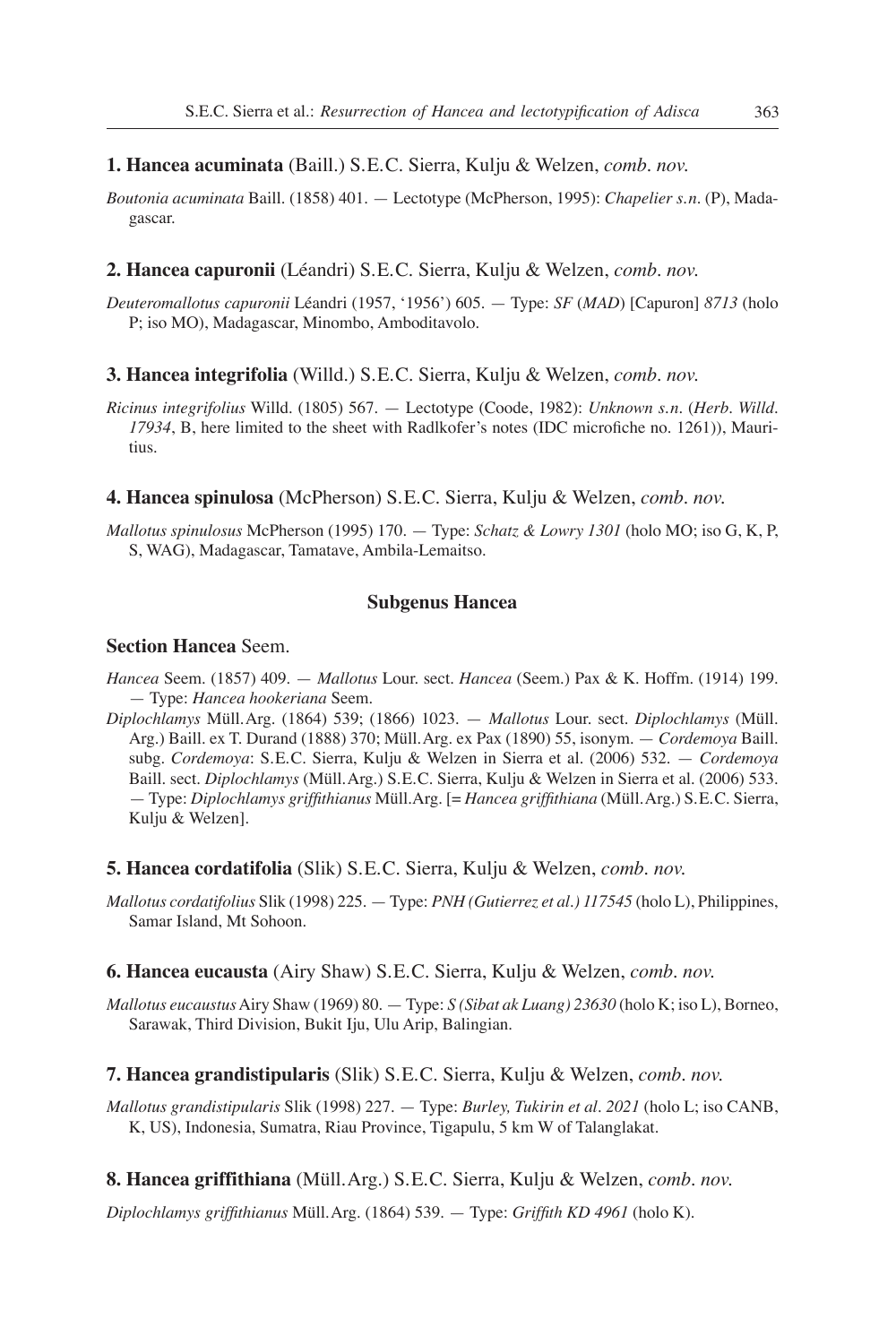**9. Hancea hirsuta** (Elmer) S.E.C. Sierra, Kulju & Welzen, *comb. nov.*

*Mallotus hirsutus* Elmer (1915) 2648. — Type: *Elmer 13480* (holo PNH?; iso K, L, NY), Philippines, Mindanao, Agusan Province, Cabadbaran (Mt Urdaneta).

# **10. Hancea hookeriana** Seem.

*Hancea hookeriana* Seem. (1857) 409. — Type: *Champion s.n*. (holo K), Hong Kong.

#### **11. Hancea kingii** (Hook.f.) S.E.C. Sierra, Kulju & Welzen, *comb. nov.*

*Mallotus kingii* Hook.f. (1887) 439. — Type: *King's collector 7414* (holo K; iso G, SING), Malaya, Peak.

#### **12. Hancea longistyla** (Merr.) S.E.C. Sierra, Kulju & Welzen, *comb. nov.*

- *Mallotus longistylus* Merr. (1920) 560. Type: *BS (Ramos & Pascasio*) *35173* (holo PNH†; iso K), Philippines.
- **13. Hancea papuana** (J.J. Sm.) S.E.C. Sierra, Kulju & Welzen, *comb. nov.*
- *Mallotus hookerianus* (Seem.) Müll.Arg. var. *papuanus* J.J. Sm. (1912) 787, t. 137. Type: *Gjellerup 316* (holo L; iso A, BO, K, P, U), Irian Jaya, Bivak Hollandia.

## **14. Hancea penangensis** (Müll.Arg.) S.E.C. Sierra, Kulju & Welzen, *comb. nov.*

- *Mallotus penangensis* Müll.Arg. (1865) 186. Type: *Wallich 8576* (holo G; iso A, K, P), Malaysia, Pulau Penang.
- **15. Hancea stipularis** (Meijer ex Airy Shaw) S.E.C. Sierra, Kulju & Welzen, *comb. nov.*
- *Mallotus stipularis* Meijer ex Airy Shaw (1968) 398. Type: *Lörzing 14746* (holo K; iso L), Sumatra, N Sibajak, W of Bandarbaru.

### **16. Hancea wenzeliana** (Slik) S.E.C. Sierra, Kulju & Welzen, *comb. nov.*

*Mallotus wenzelianus* Slik (1998) 229. — Type: *Wenzel 2697* (holo G; iso A, UC), Philippines, Mindanao, Surigao Province, Jubud.

# **Section Oliganthae** (Airy Shaw) S.E.C. Sierra, Kulju & Welzen, *comb. nov.*

*Mallotus* Lour. sect. *Oliganthae* Airy Shaw (1968) 389. — *Cordemoya* Baill. sect. *Oliganthae* S.E.C. Sierra, Kulju & Welzen in Sierra et al. (2006) 535. — Type: *Mallotus subpeltatus* Blume [= *Hancea subpeltata* (Blume) S.E.C. Sierra, Kulju & Welzen].

# **17. Hancea subpeltata** (Blume) M. Aparicio, *comb. nov.*

*Adisca subpeltata* Blume (1826) 610. — Lectotype (Sierra et al., 2006): *Blume 1510* (holo L), Java, Krawong.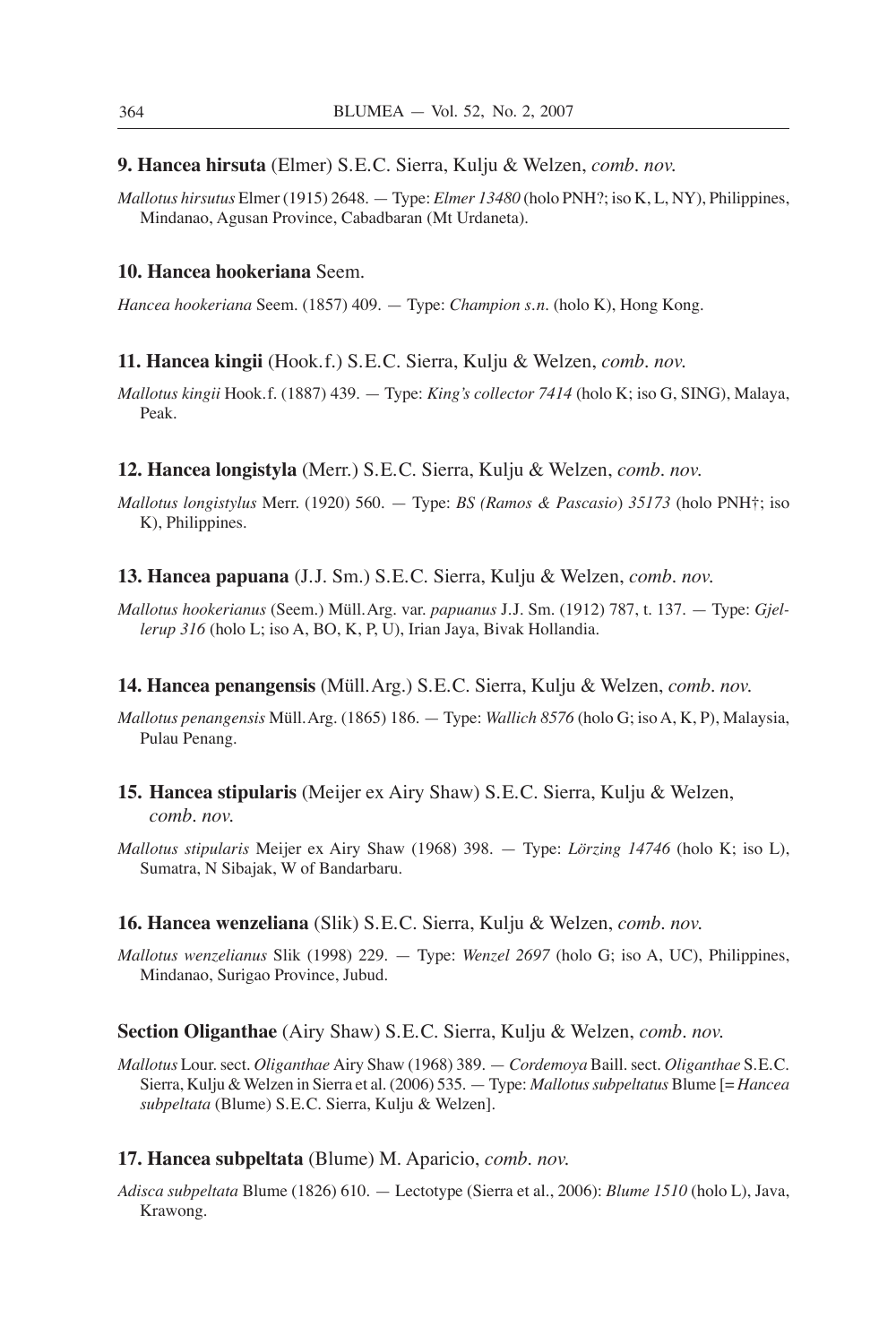### lectotypificAtion of adisca

*Adisca* Blume (1826) 609; Slik & Welzen (2001) 31. — Lectotype (selected here): *Adisca floribunda* Blume [= *Mallotus floribundus* (Blume) Müll.Arg.].

### ACKNOWLEDGEMENTS

Special thanks are due to D.J. Mabberley for opening our eyes and to the comments of the anonymous reviewer.

#### **REFERENCES**

- Airy Shaw, H.K. 1968. Malesian and other Asiatic Euphorbiaceae. Kew Bull. 21: 379–400.
- Airy Shaw, H.K. 1969. Malesian and other Asiatic Euphorbiaceae. Kew Bull. 23: 80–82.
- Baillon, H.E. 1858. Étude générale du groupe des Euphorbiacées. Masson, Paris.
- Baillon, H.E. 1861. Species Euphorbiacearum. Euphorbiacées africaines. Adansonia 1: 255–256.
- Baillon, H.E. 1891. Liste des plantes de Madagascar. Bull. Mens. Soc. Linn. Paris 2: 977–978.
- Blume, C.L. 1826. Adisca. In: Bijdragen tot de Flora van Nederlandsch-Indië 11: 609–611. Lands Drukkerij, Batavia.
- Bojer, W. 1837. Hortus Mauritianus. Aime Mararot & Co., Mauritius.
- Bojer, W. 1846. Boutonia. In: L. Bouton, Trav. Soc. Hist. Nat. Maurice 1842–1846: 151–153.
- Coode, M.J.E. 1982. Euphorbiaceae. In: Flora des Mascareignes 160: 50–51. The Sugar Industries Research Institute, Mauritius. L'Office de la Recherche Scientifique et Technique Outre-mer, Paris; The Royal Botanical Gardens, Kew.
- De Candolle, A.P. 1838. Revue sommaire de la famille des Bignoniacées. Biblioth. Universelle Genève II, 17: 134, reprinted in Ann. Sci. Nat., Bot. II, 11 (1839): 296.
- Durand, T.A. 1888. Index generum phanerogamorum: 370. Durand, Brussel.
- Elmer, A.D.E. 1915. Two hundred twenty six new species. Leafl. Philipp. Bot. 7: 2648.
- Hooker, J.D. 1887. Flora of British India 5. Reeve & Co., London.
- Kulju, K.K.M., S.E.C. Sierra, S.G.A. Draisma, R. Samuel & P.C. van Welzen. 2007. Molecular phylogeny of Macaranga, Mallotus, and related genera (Euphorbiaceae s.s.): insights from plastid and nuclear DNA sequence data. Amer. J. Bot. 94: 1726–1743.
- Léandri, J. 1957 ('1956'). Euphorbiacee malgaches nouvelles recoltées par M.R Capuron. Bull. Soc. Bot. France 103: 605–606.
- McNeill, J., F.R. Barrie, H.M. Burdet, V. Demoulin, D.L. Hawksworth, K. Marhold, D.H. Nicolson, J. Prado, P.C. Silva, J.E. Skog, J.H. Wiersema & N.J. Turland (eds.). 2006. International Code of Botanical Nomenclature (Vienna Code) adopted by the Seventeenth International Botanical Congress Vienna, Austria, July 2005. Regnum Veg. 146.
- McPherson, G.D. 1995. On Mallotus and Deuteromallotus (Euphorbiaceae) in Madagascar. Bull. Mus. Natl. Hist. Nat., B, Adansonia IV, 17: 170.
- Merrill, E.D. 1920. Notes on Philippine Euphorbiaceae, III. Philipp. J. Sci. 16: 559–561.
- Müller Argoviensis, J. 1864. Neue Euphorbiaceen des Herbarium Hooker in Kew. Flora 47: 539.
- Müller Argoviensis, J. 1865. Euphorbiaceae. Linnaea 34: 184–197.
- Müller Argoviensis, J. 1866. Euphorbiaceae tribus Acalypheae. In: A. de Candolle (ed.), Prodr. 15, 2: 956–958, 1023. Masson & Filii, Paris.
- Pax, F.A. 1890. Euphorbiaceae. In: A. Engler, Die natürlichen Pflanzenfamilien 3, 5: 53–55. Engelmann, Leipzig.
- Pax, F.A. & K. Hoffmann. 1914. Euphorbiaceae–Acalyphae–Mercurialinae. In: A. Engler (ed.), Das Pflanzenreich IV.147.vii: 145–212, 394–397. Engelmann, Leipzig.
- Seemann, B.C. 1857. Flora of the Island of Hong Kong. The Botany of the Voyage of H.M.S. Herald: 409–410. Reeve & Co., London.